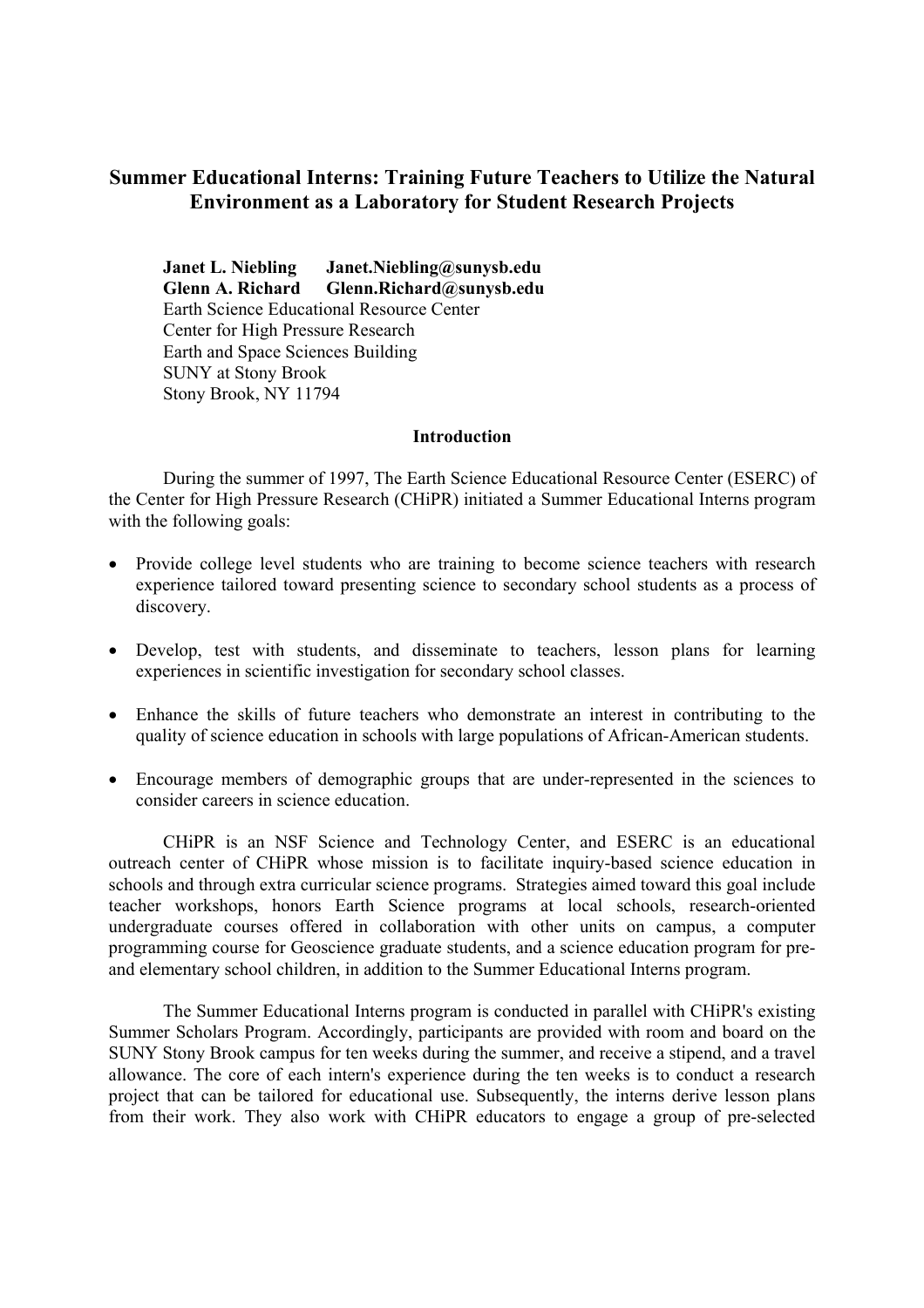secondary schools students in their projects. Toward the end of their ten-week experience, the interns integrate their lesson plans into CHiPR's Research Projects for Earth Science Classes teacher workshop.

In 1997, two students participated in the Summer Educational Interns program. Keisha Rhines, from Delaware State University, based her project on the study of the chemistry and flow dynamics of the Nissequogue River, while Jennifer Keller, from SUNY Stony Brook, focused on glacial erratics as evidence of the direction of glacial movement in the local area during the Pleistocene.

As was the case in 1997, two students participated in the program again during the summer of 1998. Trudy Hyde from Delaware State University, who is interested in biology, studied the invasion of woodlands by exotic plant species. Toward this end, she compared three different types of forest at the David Weld Preserve in Nissequogue. Linda Selvaggio from SUNY Stony Brook studied the stratigraphy of the coastal bluffs at the David Weld Preserve, where she found major evidence of glacial tectonics in the form of folds and faults.

## **CHiPR Summer Educational Interns' Individual Projects**

The core of each intern's experience during the ten weeks was to conduct a research project that could be tailored for educational use. Subsequently, the interns derived lesson plans from their work. They also worked with CHiPR educators to engage a group of pre-selected secondary schools students in their projects. Toward the end of their ten-week experience, the interns integrated their lesson plans into CHiPR's Research Projects for Earth Science Classes teacher workshop. Two students participated in the program during the summer of 1997. They were Keisha Rhines from Delaware State University and Jennifer Keller from SUNY Stony Brook. Two more students participated the summer of 1998. They are Trudy Hyde from Delaware State University and Linda Selvaggio from SUNY Stony Brook. The following describes their interests and provides a synopsis of their individual research projects.









**Keisha Jeni Trudy Linda**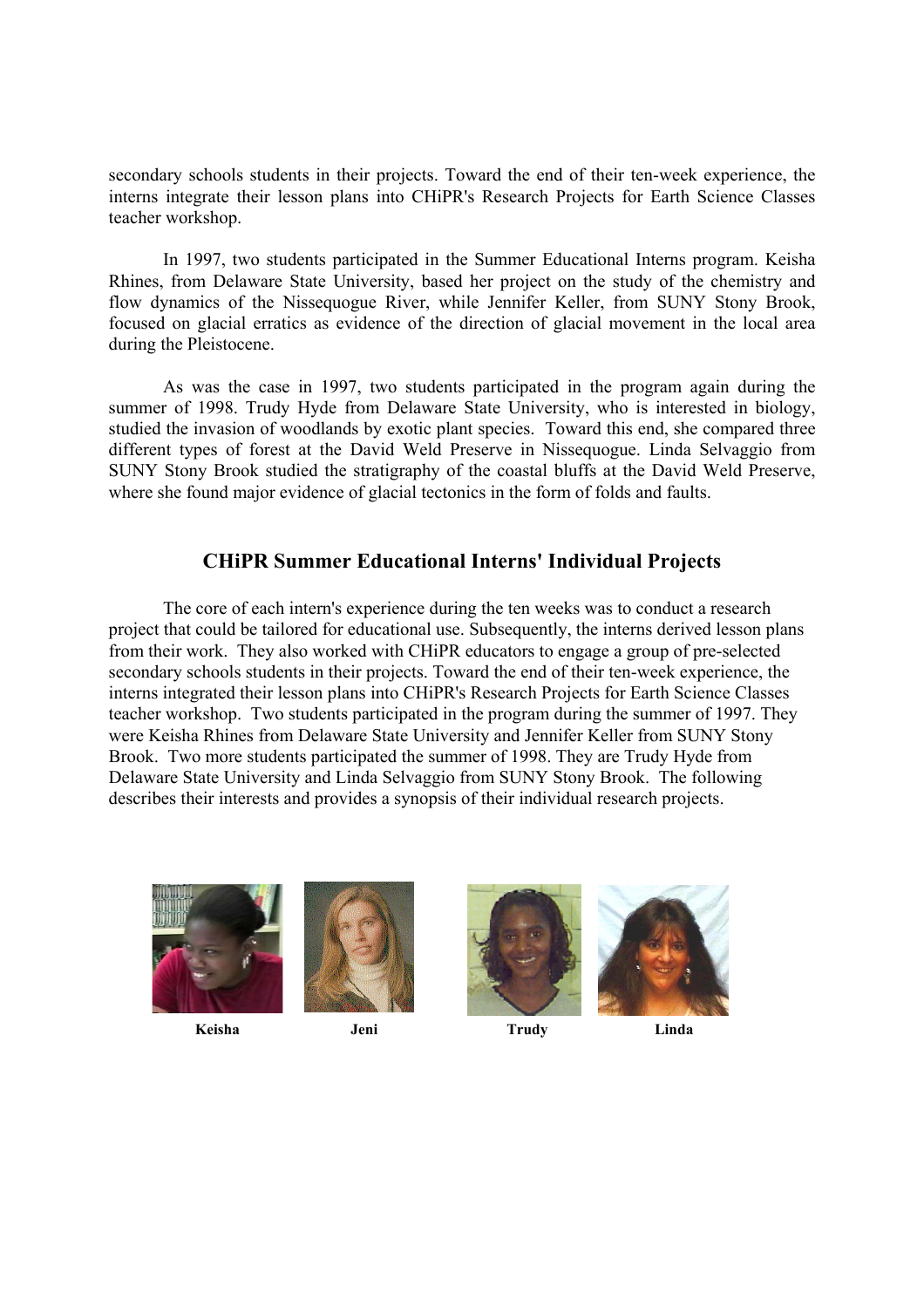## *Long Island's Glacial Geology*

Jennifer Keller, an Earth Science MAT student, chose to research glacial geology of Long Island. She felt that because of the crucial role glaciers played in the formation of Long Island, many intriguing questions arise. For example, "from what direction did the glaciers come and how can we show that? What glacial processes formed the shape of the land? How did parts of Long Island develop their features and how can we show this?" Jennifer focused her research on the question "what direction(s) or path(s) did the glaciers follow". Her project is based on the knowledge that as glaciers advance over a region, they scrape up and acquire many rocks indigenous to that region. Jennifer assumed that by looking at the rocks left here by retreating glaciers, and by looking at bedrock from areas north of Long Island, she could determine where the glaciers came from.

Her project required collecting rocks from beaches across the North Shore of Long Island from Orient Point and Montauk Point in the east to Center Island Beach, Bayville to the west. Jennifer identified the rock type, labeled and documented each sample (see chart 1.). She

discovered some trends in rock type pertaining to particular areas across the island. Is this a direct result of the bedrock types exposed in southern regions of Connecticut? A geologic map of Connecticut was used to provide information such as rock type, area of exposure and location. It was found that some rock types are more distinguishable and exposed in specific regions of Connecticut, while some are more common and exposed throughout the state. Jennifer needed to collect bedrock samples from across the state in order to accurately identify and match rock samples from the North Shore beaches to their parent rock.



**A representative sample of various rock types from Montauk Point.** 

Due to the tremendous amount of work required for a project of this type, Jennifer was unable to answer her original question in the time allotted for the internship. She was able to create and categorize a collection of rock samples representative of Long Island's North Shore beaches, make some general conclusions about predominant rock types present in western, central and eastern Suffolk and begin a collection of identified Connecticut rocks. Jennifer has established a solid foundation from which to continue future research.

| Chart 1. Sample data chart for conected Long island rock samples. |      |          |              |         |      |                         |  |  |  |  |  |  |
|-------------------------------------------------------------------|------|----------|--------------|---------|------|-------------------------|--|--|--|--|--|--|
| <b>Number</b>                                                     | Date | Locality | Collector(s) | Origin? | Type | <b>Additional Info.</b> |  |  |  |  |  |  |
|                                                                   |      |          |              |         |      |                         |  |  |  |  |  |  |
|                                                                   |      |          |              |         |      |                         |  |  |  |  |  |  |
|                                                                   |      |          |              |         |      |                         |  |  |  |  |  |  |

|  |  |  | Chart 1. Sample data chart for collected Long Island rock samples. |  |
|--|--|--|--------------------------------------------------------------------|--|
|  |  |  |                                                                    |  |

**1. Hartford Basin 2. Carbonate Shelf / Proterozoic Massifs** *(Grenville)*

**3. Oceanic Terranes** *(CT Valley Synclinorium, Bronson Hill Anticynclin., Merimack Synclin., Taconic Allochthons)*

**4. Avolon Terrane** *(Continental)* **Eastern CT 5. Fordham Terrane SW CT**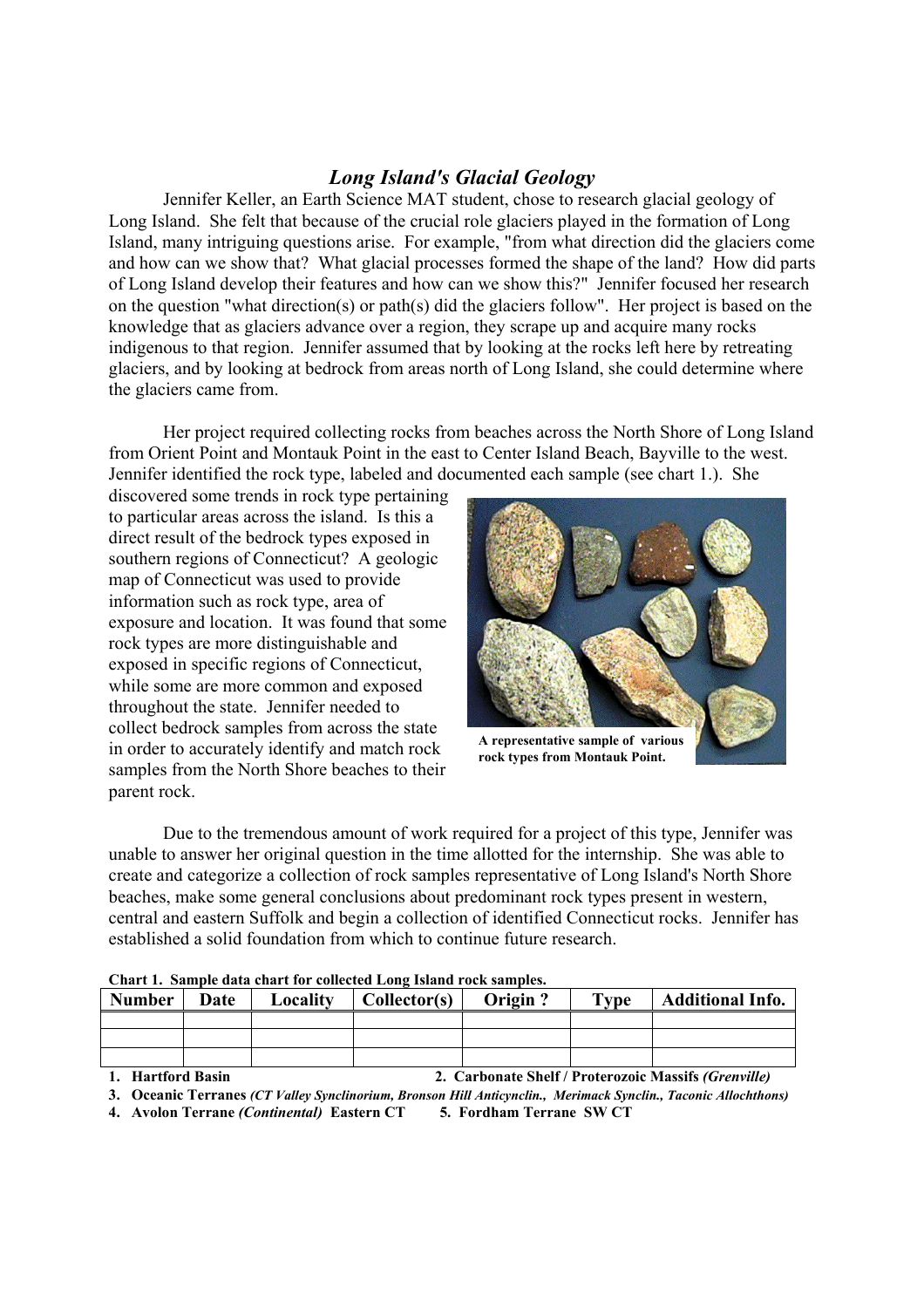### *River Studies*

Keisha Rhines, a Physics education major, was interested in doing research on a project that combined earth science and physics phenomena. She chose to research how the velocities of a river can affect the distribution of bottom sediment, water chemistry and aquatic life. She studied the effect tide has on river velocity and water chemistry. Her final fieldwork was conducted at Landing Avenue Park, Smithtown on the Nissequogue River.

 Keisha marked off a transect using a Brunton compass, stakes and string and collected data to construct a river profile (figure 1). Along this transect the velocity was measured (using a flow meter) at four points over a period of 12 hours or one tidal cycle (figure 2). In addition, water samples were taken to measure salinity (using a refractometer) (figure 3) and relative depth measurements taken over the same period (figure 4). Sediment was sampled over an area and classified according to composition. A sediment distribution map was created and correlated with changes in depth and velocity.















*Comparing the Presence of Indigenous and Exotic Species*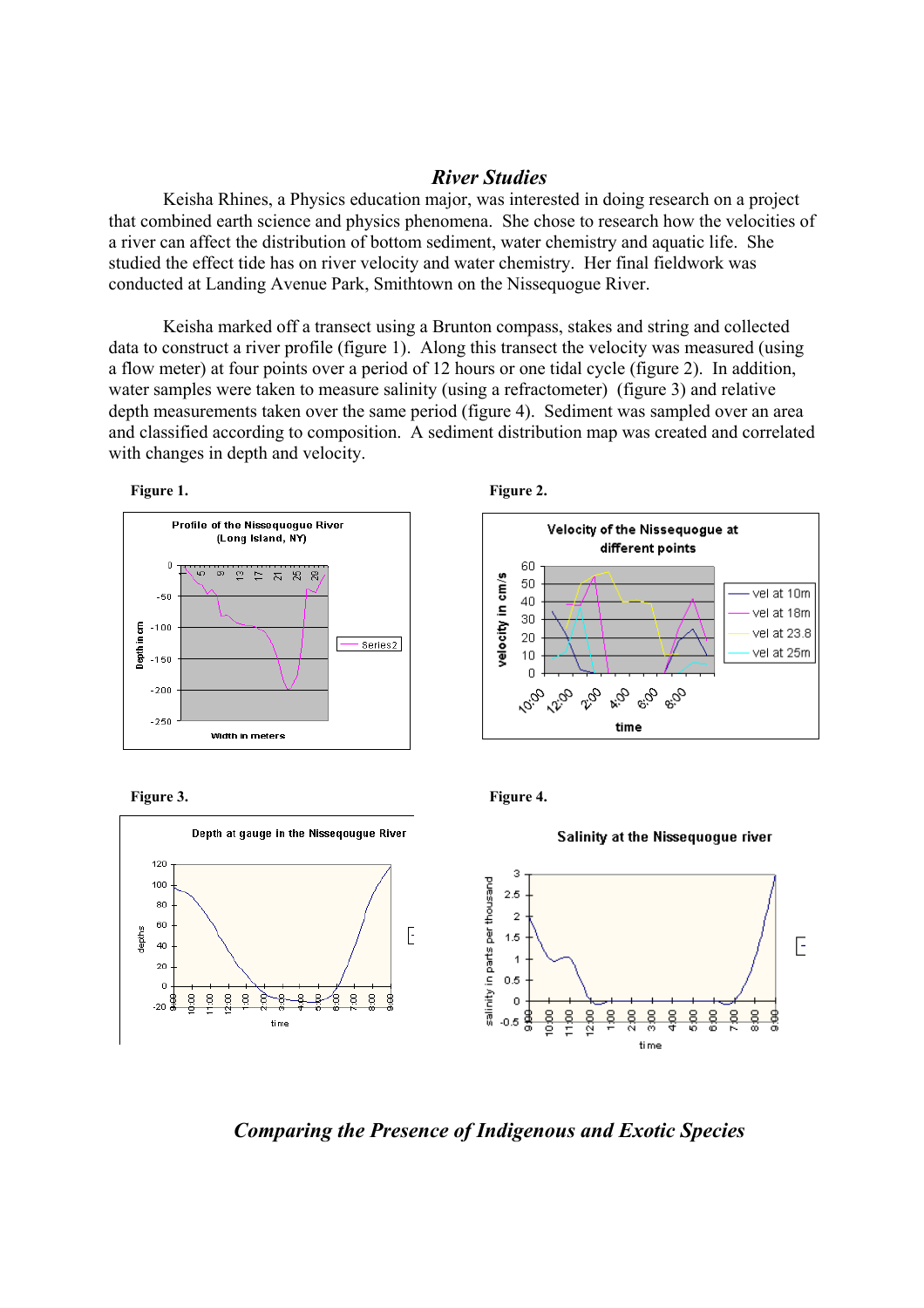### *in a Plant Community*

Trudy Hyde, is a Biology education major and her goal is to teach Biology on the secondary school level. Trudy investigated and compared the presence of indigenous and exotic species in a plant community. The forest area used for this study is located at the David Weld Sanctuary in Nissequogue (Smithtown), Long Island.

The forest at the David Weld Sanctuary was at one time climax woodland. However, it was cut as a pasture for cattle grazing in the early 1900's. Cattle grazing was later abandoned in the 1920's and the area was left free for the natural process of succession. The sanctuary consists of numerous sites and features. Particularly, of interest to Trudy's project were the northern mixed mesophytic forest area, the swamp forest area, and the American Beech forest area.

The David Weld Sanctuary is managed by the Nature Conservancy. The Nature Conservancy is dedicated to preserving natural habitats and the biodiversity of these habitats. However, some exotic species of plants pose a threat in conserving the native plants of these natural habitats. These exotic species of plant can sometimes overwhelm or displace the population of indigenous species present in the plant community. The relevance of this research is that it can be used to determine if a forest has been subjected to invasion, and if so, how much of an invasion has occurred.

The goal of the research project was to compare the presence of indigenous (native) and exotic plant species in a plant community. However, a method of quantifying the coverage of each species of plant had to be developed. Counting each individual plant and specimen numerically did not give an accurate description of the coverage of each species. Thus, the method of measuring the proportion of basal area covered by a plant species was developed. Once the method of quantifying flora coverage was determined, three objectives had to be met. The objectives of the research were formulated to meet the Earth Science Syllabus of the State of New York under the topic Observation and Environment (1970 curriculum).



**Canopy cover in the David Weld Sanctuary.**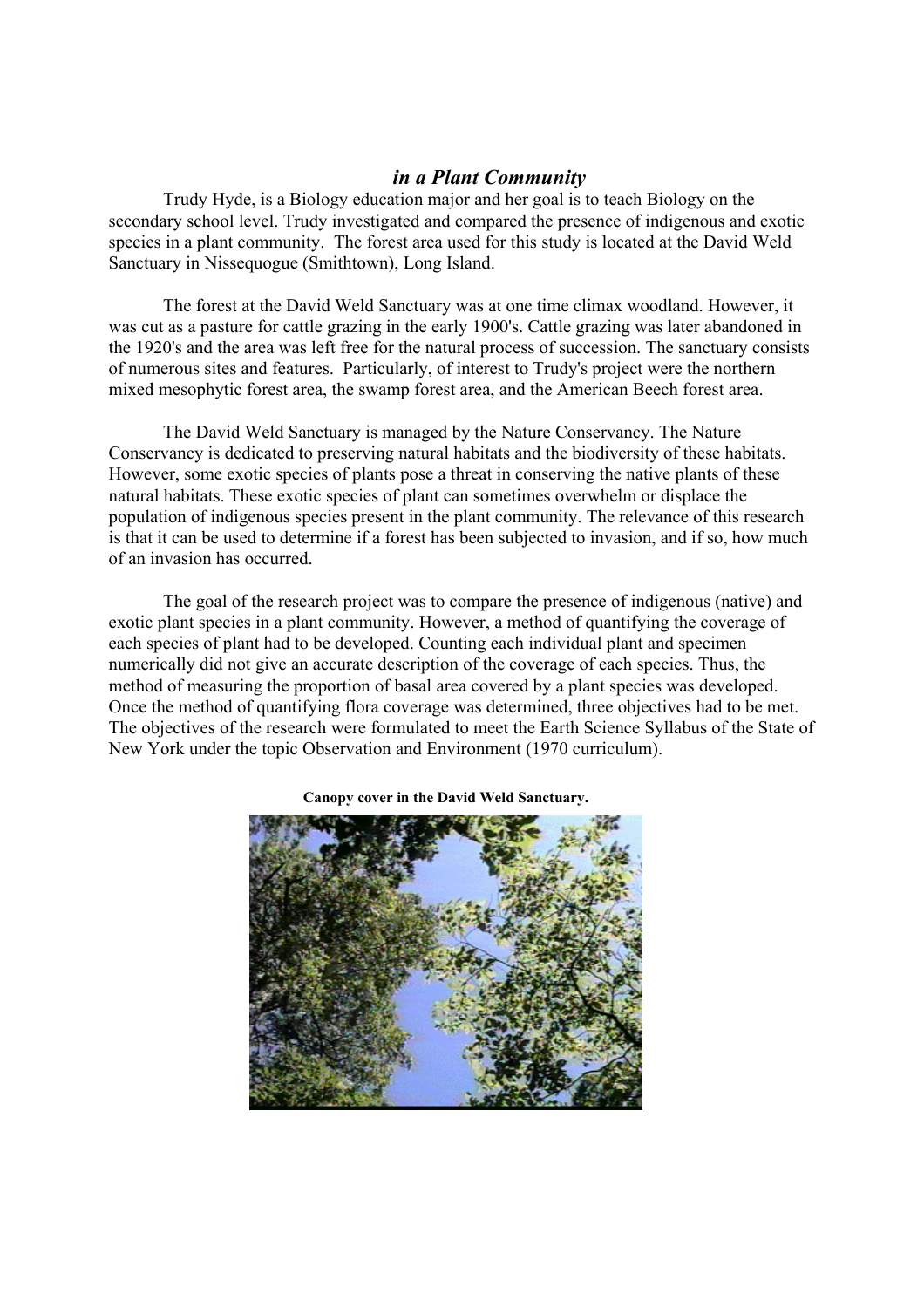#### Project Objectives

- 1. Identify the various plant species present in the area.
- 2. Determine geologic factors that might influence plant distribution.
- 3. Determine the coverage of each plant species present in the area of study.

The first objective was met by conducting a plant survey of the forest area and constructing a herbarium. To meet the second objective, three different sites were selected based on the distinct geological features, such as topography and sediment type. The third objective was met by measuring the proportion of coverage by each species of plant. Results of the mixed mesophytic forest plant coverage investigation are shown in figure 5.

**Figure 5.**